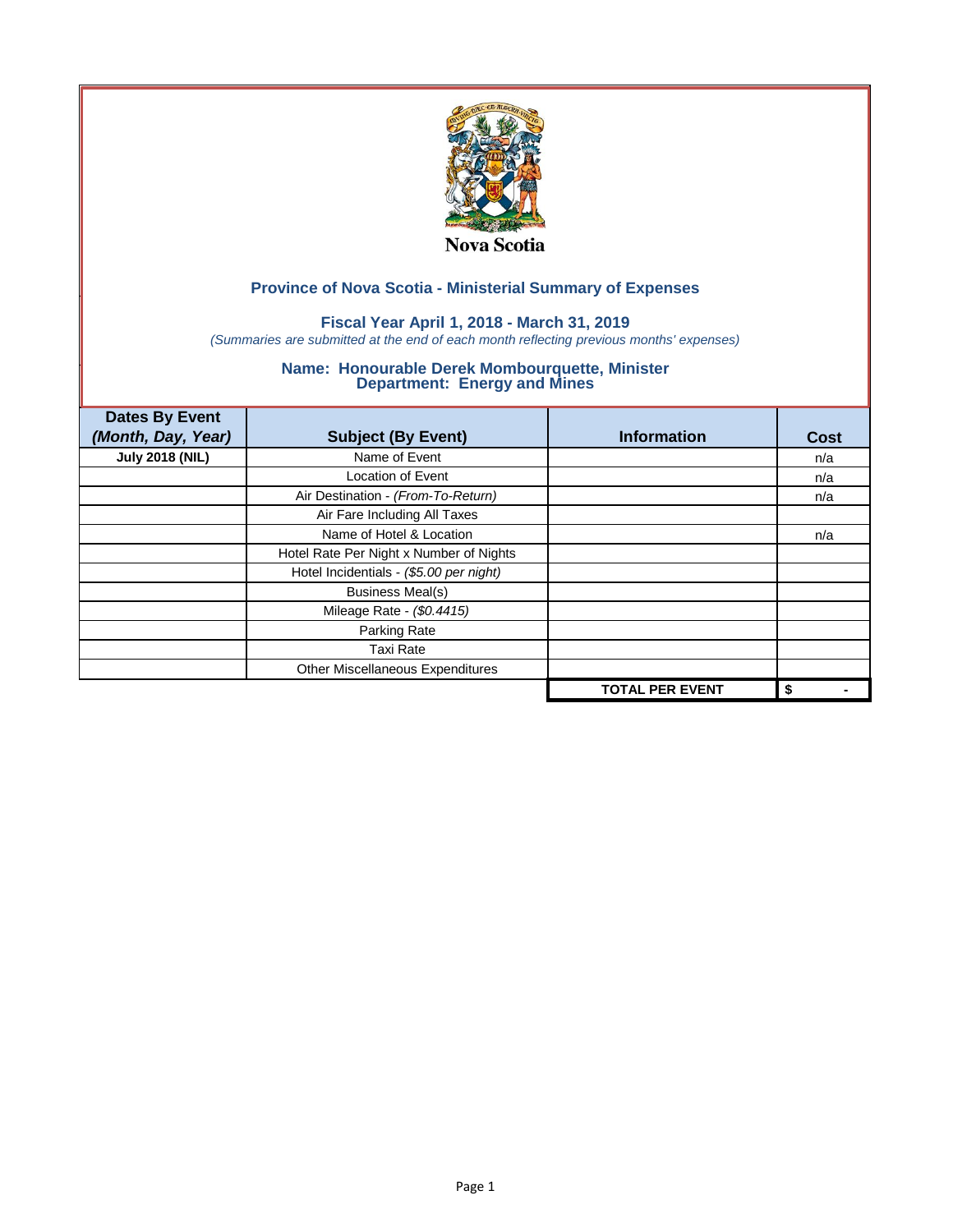

### **Fiscal Year April 1, 2018 - March 31, 2019**

*(Summaries are submitted at the end of each month reflecting previous months' expenses)*

| <b>Dates By Event</b><br>(Month, Day, Year) | <b>Subject (By Event)</b>               | <b>Information</b>                                      | Cost         |
|---------------------------------------------|-----------------------------------------|---------------------------------------------------------|--------------|
| August 11-16, 2018                          | Name of Event                           | Energy & Mines Minister Conference                      | n/a          |
|                                             | Location of Event                       | Igaluit, NT                                             | n/a          |
|                                             | Air Destination - (From-To-Return)      | Sydney-Halifax-Ottawa-Iqaluit-Ottawa-<br>Halifax-Sydney | n/a          |
|                                             | Air Fare Including All Taxes            |                                                         | \$1,443.08   |
|                                             | Name of Hotel & Location                | Delta Hotels, Ottawa, ON                                | n/a          |
|                                             | Hotel Rate Per Night x Number of Nights | $$198.61 \times 1$ night                                | \$<br>198.61 |
|                                             | Name of Hotel & Location                | Frobisher Inn, Iqaluit, NT                              | n/a          |
|                                             | Hotel Rate Per Night x Number of Nights | $$262.50 \times 2$ nights                               | \$<br>525.00 |
|                                             | Hotel Incidentials - (\$5.00 per night) | 3 nights                                                | \$<br>15.00  |
|                                             | Business Meal(s)                        | 1 dinner per diem                                       | \$<br>20.00  |
|                                             | Mileage Rate - (\$0.4415)               |                                                         |              |
|                                             | Parking Rate                            |                                                         |              |
|                                             | <b>Taxi Rate</b>                        | Taxis to and from airports                              | \$<br>175.00 |
|                                             | <b>Other Miscellaneous Expenditures</b> | Baggage fees                                            | S<br>25.00   |
|                                             |                                         | <b>TOTAL PER EVENT</b>                                  | 2,401.69     |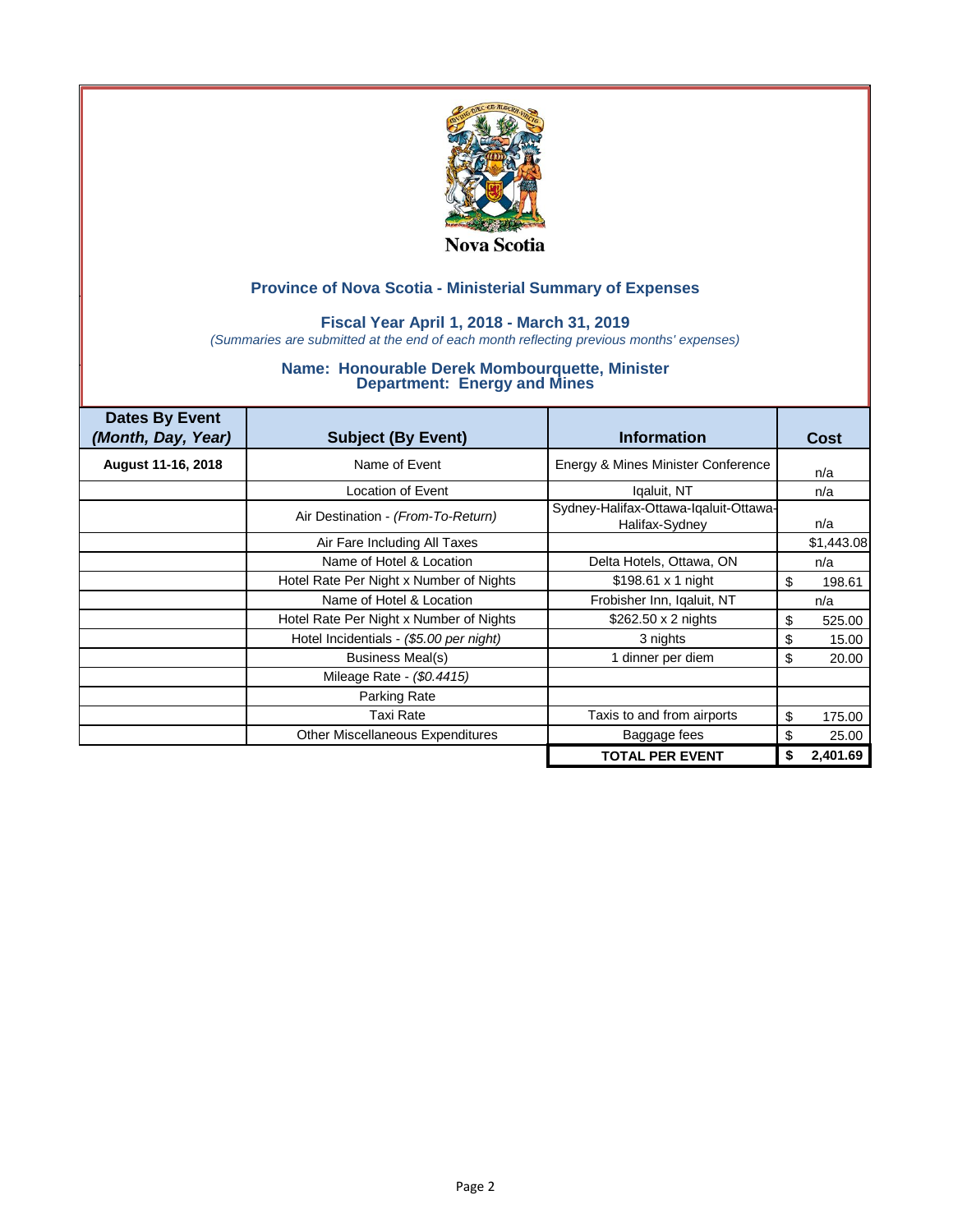

## **Fiscal Year April 1, 2018 - March 31, 2019**

*(Summaries are submitted at the end of each month reflecting previous months' expenses)*

| <b>Dates By Event</b><br>(Month, Day, Year) | <b>Subject (By Event)</b>               | <b>Information</b>     | <b>Cost</b> |
|---------------------------------------------|-----------------------------------------|------------------------|-------------|
| September 2018 (NIL)                        | Name of Event                           |                        | n/a         |
|                                             | <b>Location of Event</b>                |                        | n/a         |
|                                             | Air Destination - (From-To-Return)      |                        | n/a         |
|                                             | Air Fare Including All Taxes            |                        |             |
|                                             | Name of Hotel & Location                |                        | n/a         |
|                                             | Hotel Rate Per Night x Number of Nights |                        |             |
|                                             | Hotel Incidentials - (\$5.00 per night) |                        |             |
|                                             | <b>Business Meal(s)</b>                 |                        |             |
|                                             | Mileage Rate - (\$0.4415)               |                        |             |
|                                             | Parking Rate                            |                        |             |
|                                             | <b>Taxi Rate</b>                        |                        |             |
|                                             | Other Miscellaneous Expenditures        |                        |             |
|                                             |                                         | <b>TOTAL PER EVENT</b> | \$          |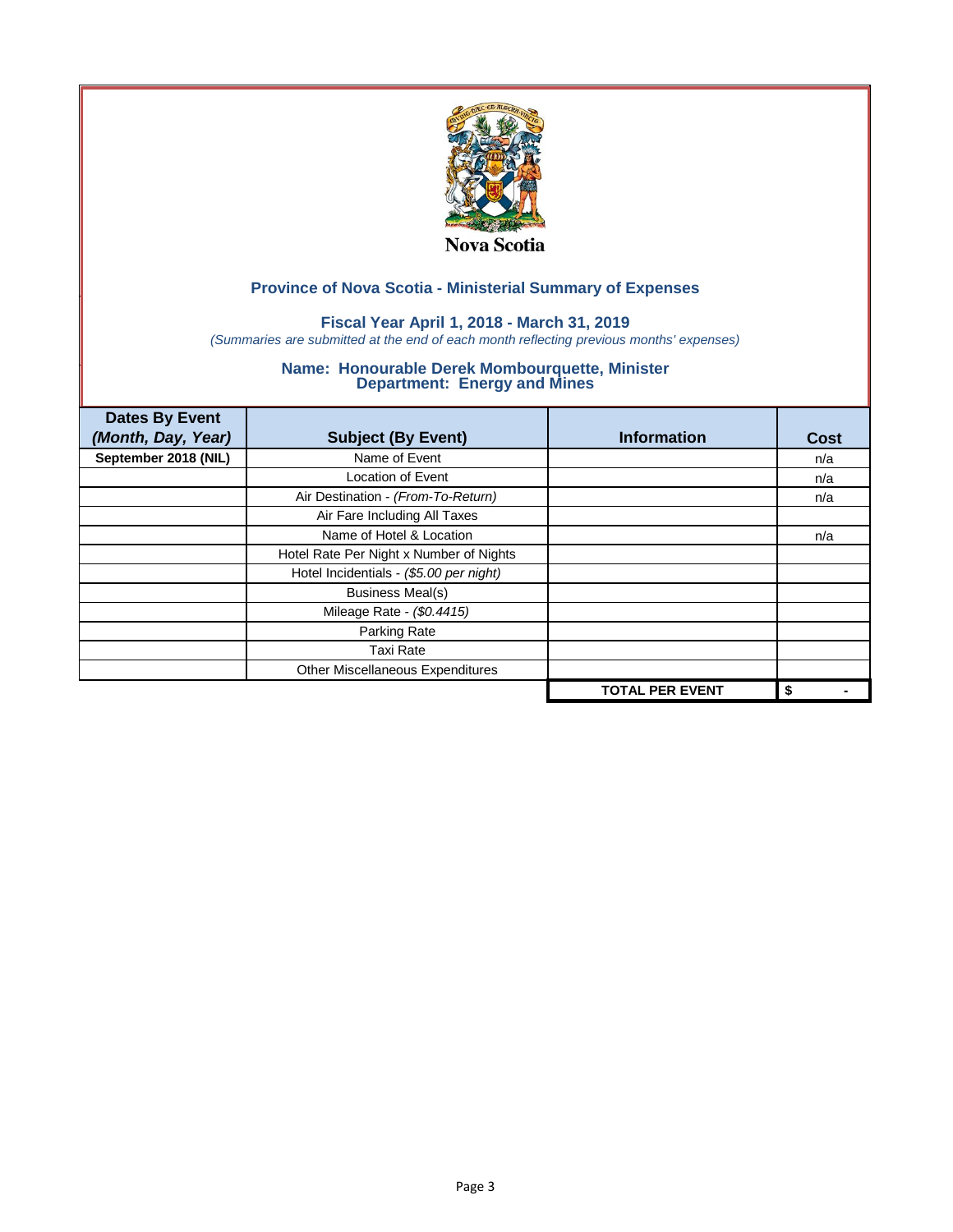

## **Fiscal Year April 1, 2018 - March 31, 2019**

*(Summaries are submitted at the end of each month reflecting previous months' expenses)*

| <b>Dates By Event</b><br>(Month, Day, Year) | <b>Subject (By Event)</b>               | <b>Information</b>     | Cost |
|---------------------------------------------|-----------------------------------------|------------------------|------|
| October 2018 (NIL)                          | Name of Event                           |                        | n/a  |
|                                             | <b>Location of Event</b>                |                        | n/a  |
|                                             | Air Destination - (From-To-Return)      |                        | n/a  |
|                                             | Air Fare Including All Taxes            |                        |      |
|                                             | Name of Hotel & Location                |                        | n/a  |
|                                             | Hotel Rate Per Night x Number of Nights |                        |      |
|                                             | Hotel Incidentials - (\$5.00 per night) |                        |      |
|                                             | <b>Business Meal(s)</b>                 |                        |      |
|                                             | Mileage Rate - (\$0.4415)               |                        |      |
|                                             | Parking Rate                            |                        |      |
|                                             | <b>Taxi Rate</b>                        |                        |      |
|                                             | Other Miscellaneous Expenditures        |                        |      |
|                                             |                                         | <b>TOTAL PER EVENT</b> | \$   |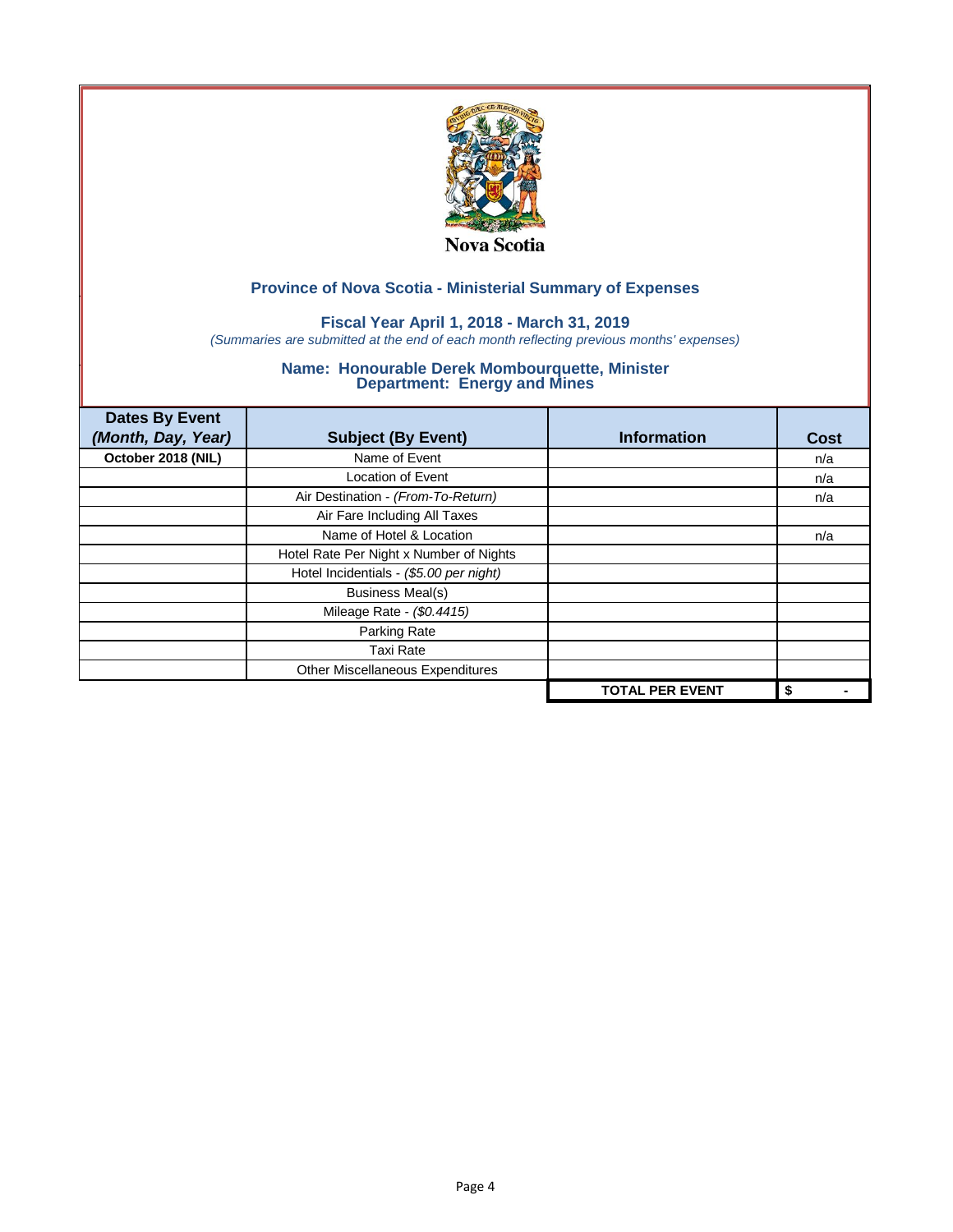

## **Fiscal Year April 1, 2018 - March 31, 2019**

*(Summaries are submitted at the end of each month reflecting previous months' expenses)*

| <b>Dates By Event</b><br>(Month, Day, Year) | <b>Subject (By Event)</b>               | <b>Information</b>     | Cost |
|---------------------------------------------|-----------------------------------------|------------------------|------|
| November 2018 (NIL)                         | Name of Event                           |                        | n/a  |
|                                             | <b>Location of Event</b>                |                        | n/a  |
|                                             | Air Destination - (From-To-Return)      |                        | n/a  |
|                                             | Air Fare Including All Taxes            |                        |      |
|                                             | Name of Hotel & Location                |                        | n/a  |
|                                             | Hotel Rate Per Night x Number of Nights |                        |      |
|                                             | Hotel Incidentials - (\$5.00 per night) |                        |      |
|                                             | <b>Business Meal(s)</b>                 |                        |      |
|                                             | Mileage Rate - (\$0.4415)               |                        |      |
|                                             | Parking Rate                            |                        |      |
|                                             | <b>Taxi Rate</b>                        |                        |      |
|                                             | Other Miscellaneous Expenditures        |                        |      |
|                                             |                                         | <b>TOTAL PER EVENT</b> | \$   |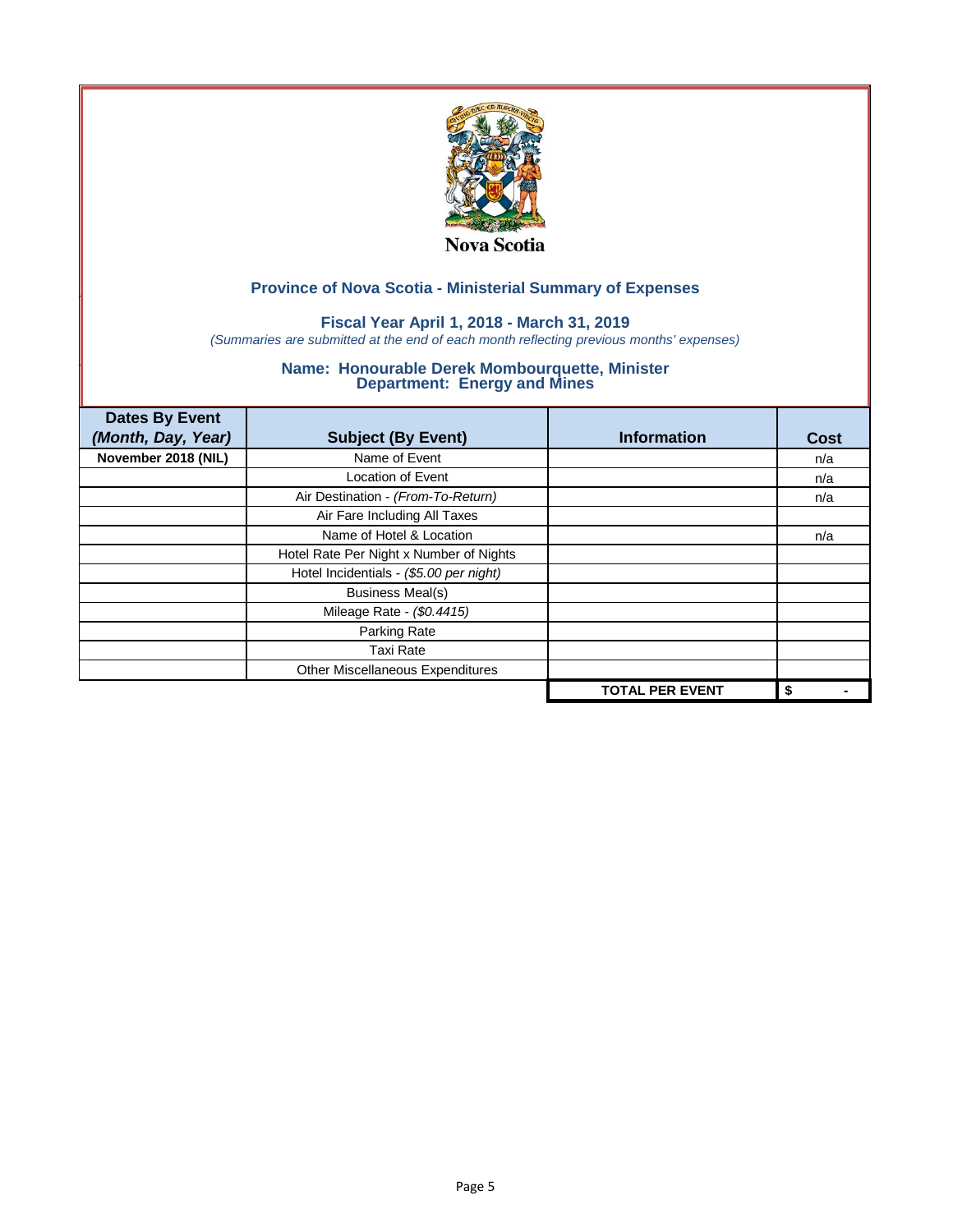

## **Fiscal Year April 1, 2018 - March 31, 2019**

*(Summaries are submitted at the end of each month reflecting previous months' expenses)*

| <b>Dates By Event</b><br>(Month, Day, Year) | <b>Subject (By Event)</b>               | <b>Information</b>     | Cost |
|---------------------------------------------|-----------------------------------------|------------------------|------|
| December 2018 (NIL)                         | Name of Event                           |                        | n/a  |
|                                             | <b>Location of Event</b>                |                        | n/a  |
|                                             | Air Destination - (From-To-Return)      |                        | n/a  |
|                                             | Air Fare Including All Taxes            |                        |      |
|                                             | Name of Hotel & Location                |                        | n/a  |
|                                             | Hotel Rate Per Night x Number of Nights |                        |      |
|                                             | Hotel Incidentials - (\$5.00 per night) |                        |      |
|                                             | <b>Business Meal(s)</b>                 |                        |      |
|                                             | Mileage Rate - (\$0.4415)               |                        |      |
|                                             | Parking Rate                            |                        |      |
|                                             | <b>Taxi Rate</b>                        |                        |      |
|                                             | Other Miscellaneous Expenditures        |                        |      |
|                                             |                                         | <b>TOTAL PER EVENT</b> | \$   |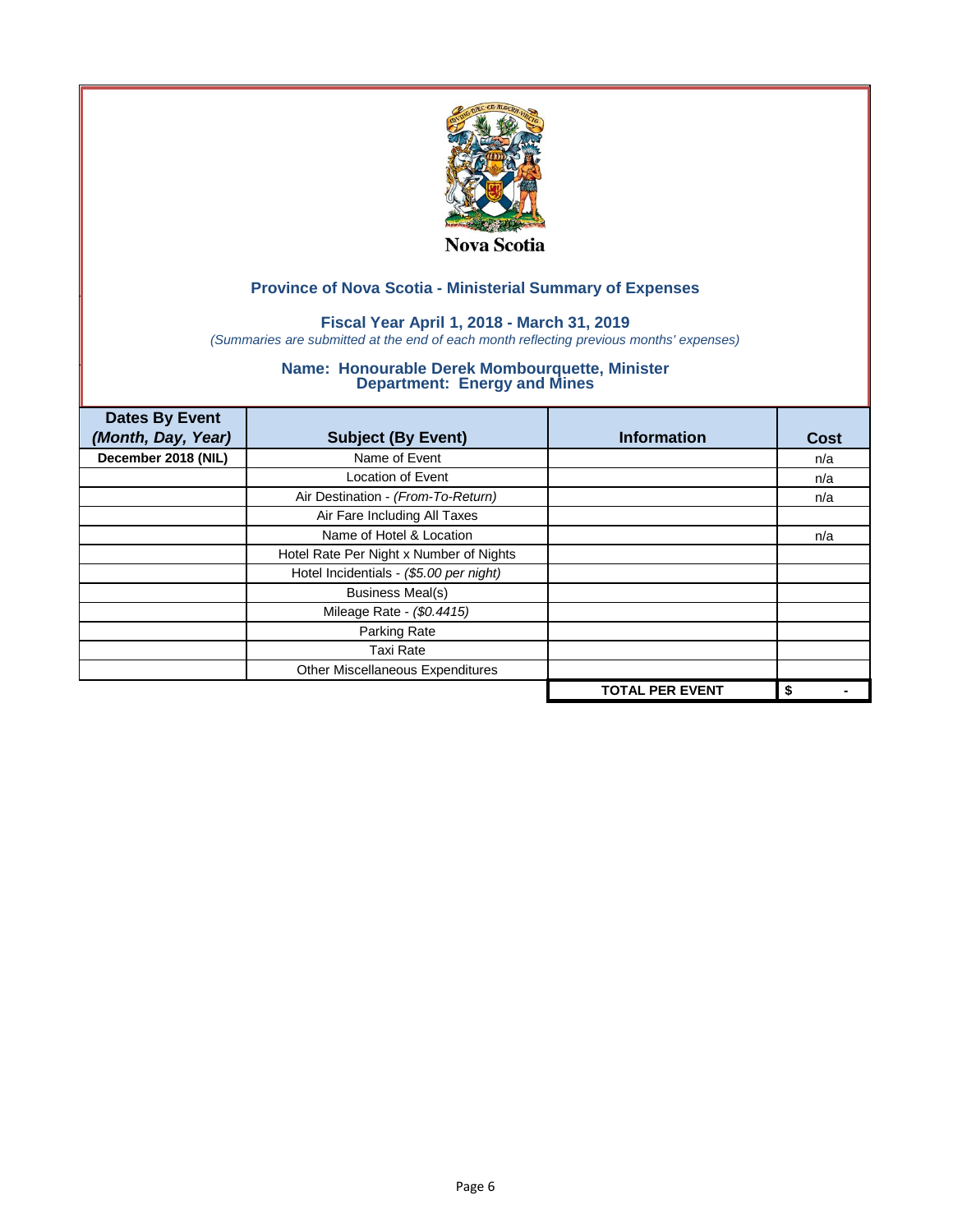

### **Fiscal Year April 1, 2018 - March 31, 2019**

*(Summaries are submitted at the end of each month reflecting previous months' expenses)*

| <b>Dates By Event</b><br>(Month, Day, Year)  | <b>Subject (By Event)</b>               | <b>Information</b>                               | <b>Cost</b> |          |
|----------------------------------------------|-----------------------------------------|--------------------------------------------------|-------------|----------|
| January 28, 2019-<br><b>February 1, 2019</b> | Name of Event                           | Canadian Natural Gas Meeting                     | n/a         |          |
|                                              | Location of Event                       | Calgary, AB                                      | n/a         |          |
|                                              | Air Destination - (From-To-Return)      | Sydney-Halifax-Calgary-Halifax-<br>Sydney        | n/a         |          |
|                                              | Air Fare Including All Taxes            |                                                  | \$          | 2,105.63 |
|                                              | Name of Hotel & Location                | Hyatt Regency Hotel, Calgary                     | n/a         |          |
|                                              | Hotel Rate Per Night x Number of Nights | \$281.91 x 2 nights                              | S           | 563.82   |
|                                              | Hotel Incidentials - (\$5.00 per night) |                                                  |             |          |
|                                              | Business Meal(s)                        | Per diems (1 breakfast, 2 lunches, 2<br>dinners) | S           | 78.00    |
|                                              | Mileage Rate - (\$0.4415)               |                                                  |             |          |
|                                              | Parking Rate                            |                                                  |             |          |
|                                              | Taxi Rate                               | Taxis to and from Halifax airport                | S           | 135.00   |
|                                              | Other Miscellaneous Expenditures        |                                                  |             |          |
|                                              |                                         | <b>TOTAL PER EVENT</b>                           | S           | 2,882.45 |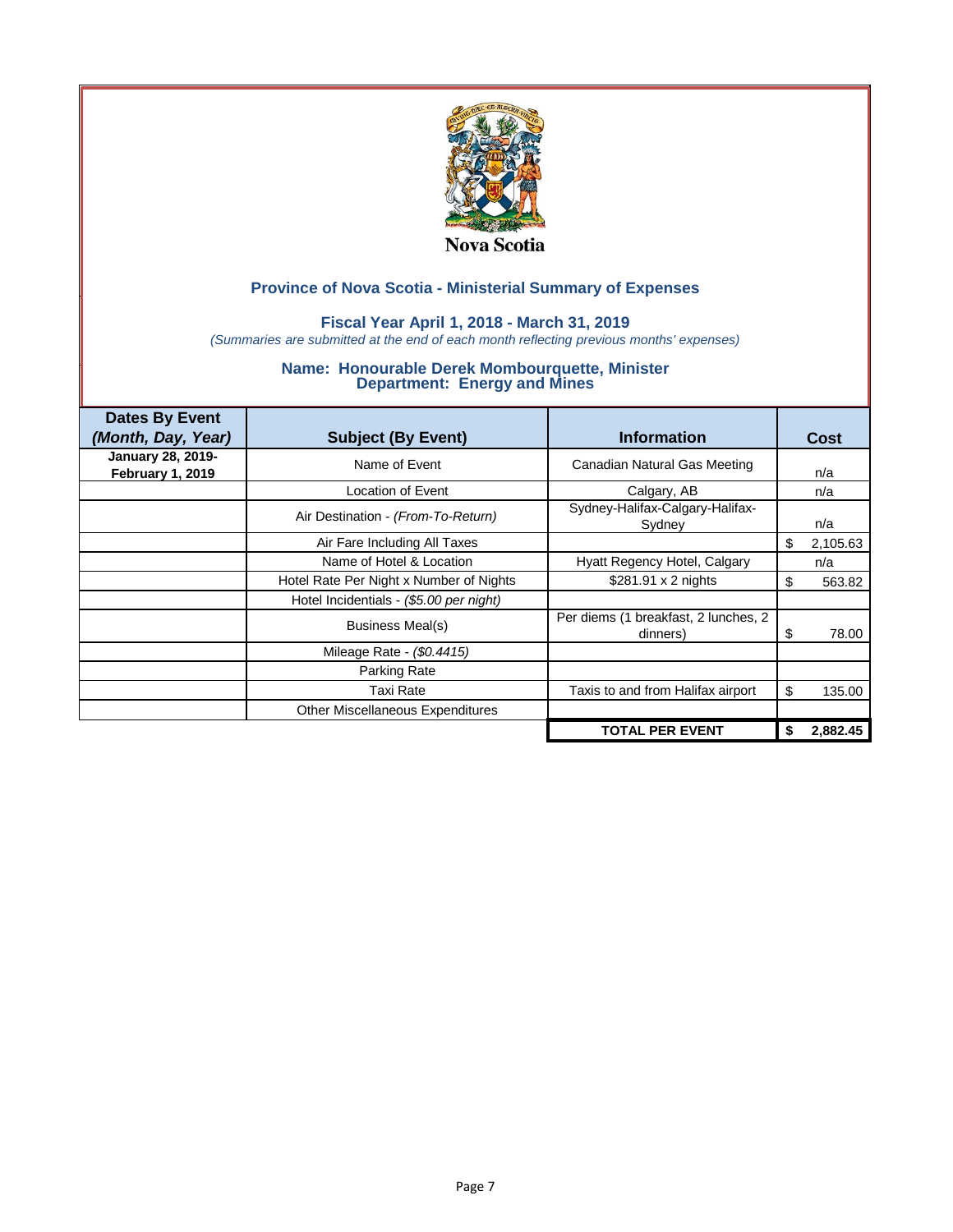

## **Fiscal Year April 1, 2018 - March 31, 2019**

*(Summaries are submitted at the end of each month reflecting previous months' expenses)*

| <b>Dates By Event</b><br>(Month, Day, Year) | <b>Subject (By Event)</b>               | <b>Information</b>     | Cost |
|---------------------------------------------|-----------------------------------------|------------------------|------|
| February 2019 (NIL)                         | Name of Event                           |                        | n/a  |
|                                             | <b>Location of Event</b>                |                        | n/a  |
|                                             | Air Destination - (From-To-Return)      |                        | n/a  |
|                                             | Air Fare Including All Taxes            |                        |      |
|                                             | Name of Hotel & Location                |                        | n/a  |
|                                             | Hotel Rate Per Night x Number of Nights |                        |      |
|                                             | Hotel Incidentials - (\$5.00 per night) |                        |      |
|                                             | <b>Business Meal(s)</b>                 |                        |      |
|                                             | Mileage Rate - (\$0.4415)               |                        |      |
|                                             | Parking Rate                            |                        |      |
|                                             | <b>Taxi Rate</b>                        |                        |      |
|                                             | Other Miscellaneous Expenditures        |                        |      |
|                                             |                                         | <b>TOTAL PER EVENT</b> | \$   |